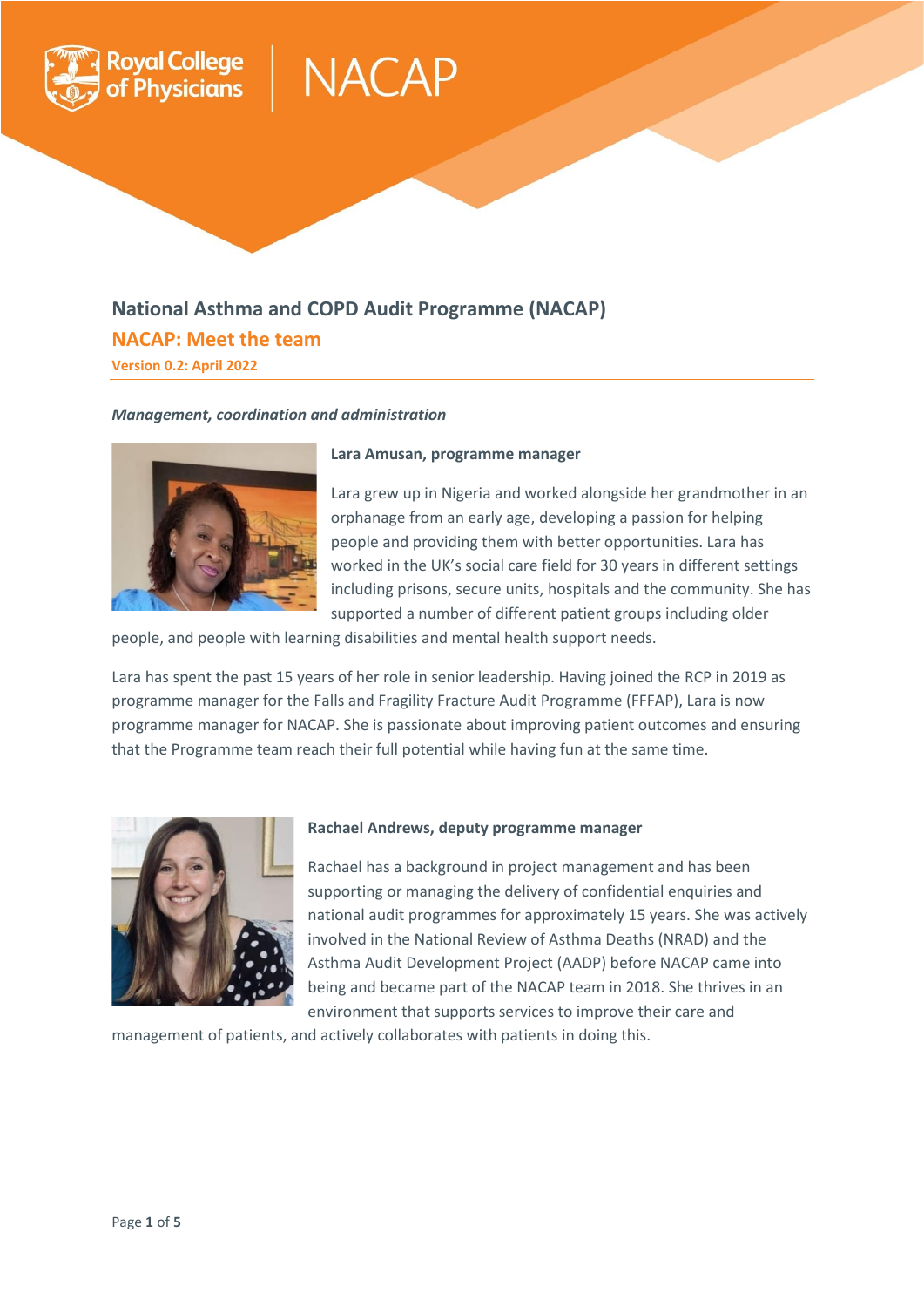

## **Sophia Baker, Project Manager**

Sophia has a strong project management background having worked mainly in the charity sector. She has worked for Cancer Research and The Alzheimer's Society on quality improvement projects – working with a wide range of external stakeholders to improve services and provide patients with a better experience. She has also worked on audit programmes including the National Cancer Diagnosis Audit (NCDA). Now a part of the NACAP team, Sophia is leading on the delivery of a number of the Programme's objectives including investigation into the feasibility

of automated data extraction, the development of real-time data presentation, and the production of a report to highlight the opportunities for policymakers to drive improvements in respiratory care.



## **Katharine Smith, project manager, COPD and pulmonary rehabilitation**

After studying modern languages and history at the University of London, Katharine joined the education team of a medical society and worked for several years to deliver online and in-person medical education. She joined the RCP in 2021 and works within NACAP as project manager of the COPD and pulmonary rehabilitation audit workstreams.

## **Cheyanne Kailla, project manager, adult asthma and children and young people's asthma**



Cheyanne graduated from Aston University in 2012 (BSc in human biology) and from Cranfield University in 2014 (MSc clinical research), and has since accumulated over 9 years of experience in healthcare and research. She has spent time working in various clinical and non-clinical research posts. She has worked on a diverse range of clinical trials in public health and has found working on respiratory trials particularly rewarding. Cheyanne manages NACAP's adult and children and young people's asthma workstreams, pursuing her interest in

improving health services and outcomes for patients and the wider multidisciplinary team through audit.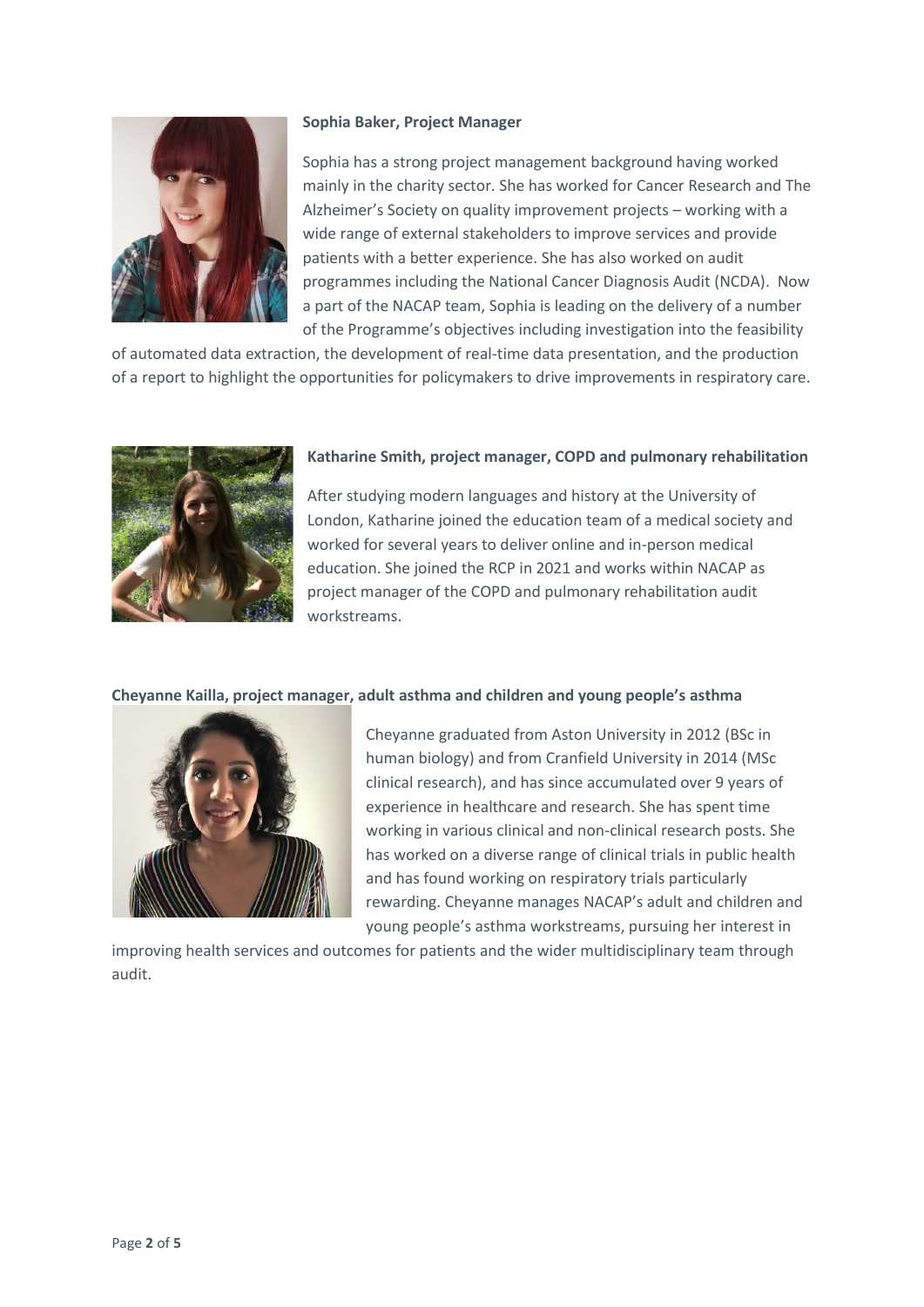

asthma workstreams.

#### **Patsy Emblem, programme coordinator**

Patsy graduated from Nottingham Trent University in 2007 with a degree in business studies. She has since worked in multiple procurement positions for the NHS and has pursued her passion for travel through positions abroad and as cabin crew for British Airways. She has also acted as an interim executive office administrator for Liverpool Health Partnership. Patsy is a programme coordinator for NACAP, focusing on the



## **Ann Marie Fowles, project coordinator, COPD and pulmonary rehabilitation**

Ann Marie has experience of administration within a wide range of organisations in the Liverpool area, including Tate Gallery, Liverpool Hope University and most recently the University of Liverpool. She has experience in higher education governance, committee servicing and the development of policy and procedural guidance. Within NACAP, she is responsible for the coordination of COPD and pulmonary rehabilitation audit workstreams.

## *Clinical leadership*



#### **John Hurst, senior clinical lead**

John is passionate about improving outcomes and experience for people with respiratory disease and supporting staff to deliver better care, and that's what NACAP is about – improving outcomes. His NHS role involves working across secondary and community COPD services in Camden, based at the Royal Free Hospital. He also leads an active research programme examining strategies to prevent and mitigate exacerbations. As lead for the COPD audit at his trust, he knows how challenging this is to deliver – but he

firmly believes that improved patient outcomes will result from this work. Please do contact him with any comments or suggestions [\(j.hurst@ucl.ac.uk\)](mailto:j.hurst@ucl.ac.uk).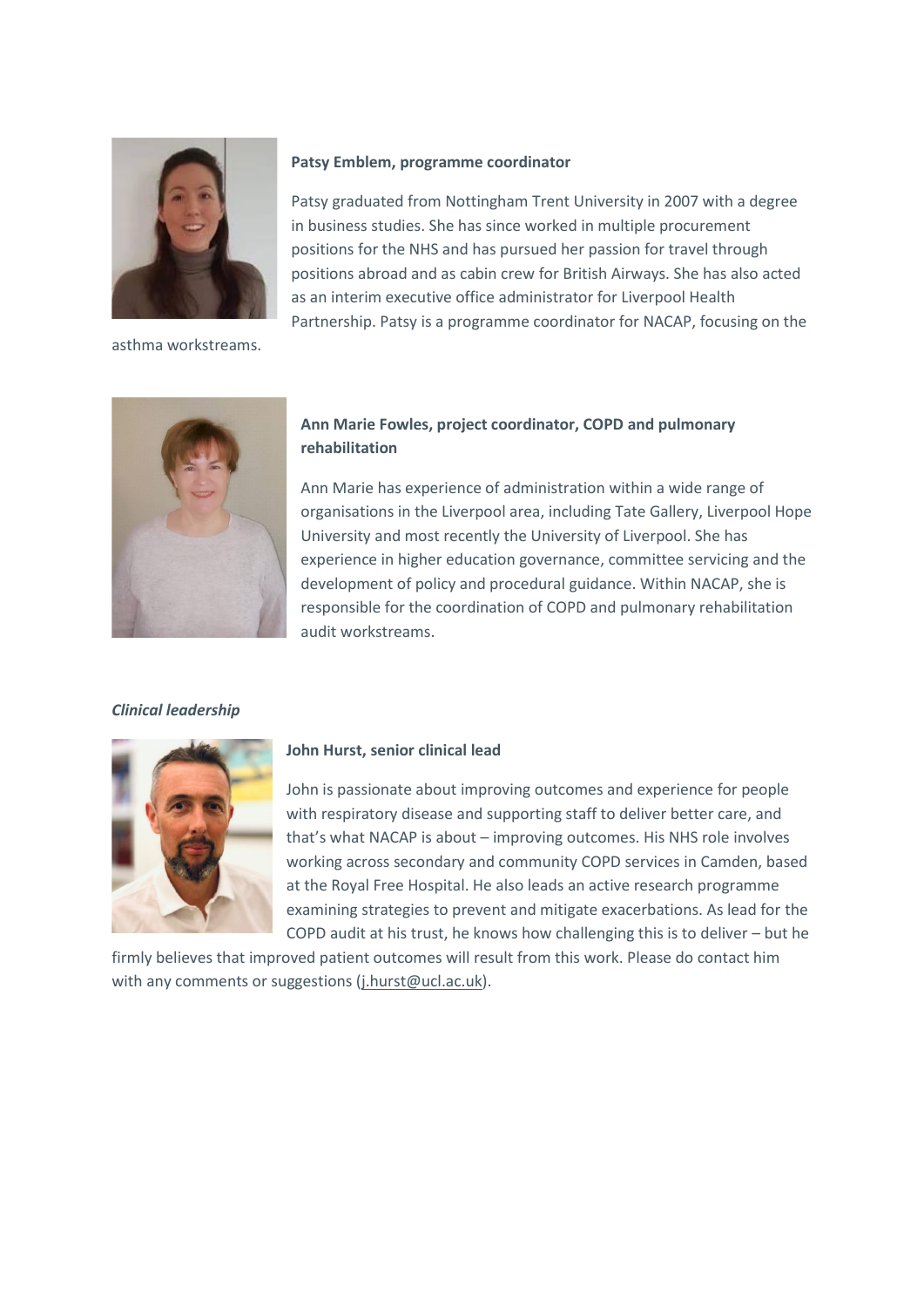

## **Tom Wilkinson, NACAP COPD clinical lead**

Professor Tom Wilkinson is professor of respiratory medicine at the University of Southampton and honorary NHS consultant physician at University Hospital Southampton NHS Foundation Trust, specialising in asthma and COPD. He leads the Southampton COPD research group and the airways disease theme of the NIHR Southampton Biomedical Research Centre.

Tom trained in Cambridge and London before moving to Southampton as a

clinical lecturer. He has worked in COPD research and clinical service development for 20 years.



## **Sally Singh, NACAP pulmonary rehabilitation clinical lead**

Sally Singh works at the University of Leicester and the University Hospitals of Leicester NHS Trust and has led the pulmonary rehabilitation programme there for many years. Her early career was spent developing exercise-based outcome measures used widely to evaluate rehabilitation programmes internationally. Her research interests focus on improving rehabilitation services delivery for individuals with respiratory disease, most recently delivering rehabilitation in low- and middle-income

countries.



## **Katherine Hickman, NACAP primary care clinical lead**

Katherine qualified from Leeds University in 2000 and acquired her MRCP(UK) before settling into general practice. She is a GP partner in Bradford. Over the years, Katherine has developed a keen interest in respiratory medicine and is respiratory lead for West Yorkshire Health and Care Partnership. She is primary care lead for NACAP and vice chair of the Primary Care Respiratory Society. Outside work, Katherine spends most of her time running around after her three young children, but also enjoys

cooking, yoga, swimming in Leeds Dock and has recently rediscovered her love for singing and has joined a choir.



## **James Calvert, adult asthma clinical lead**

James qualified in medicine from Oxford University in 1992 and went on to study public health as a Fulbright scholar at Harvard University before completing his PhD in asthma epidemiology in South Africa and London. He was a consultant in Bristol from 2006–21, where he was lead clinician for respiratory medicine and associate medical director. He worked with colleagues in the south-west and at NHS England to improve access to